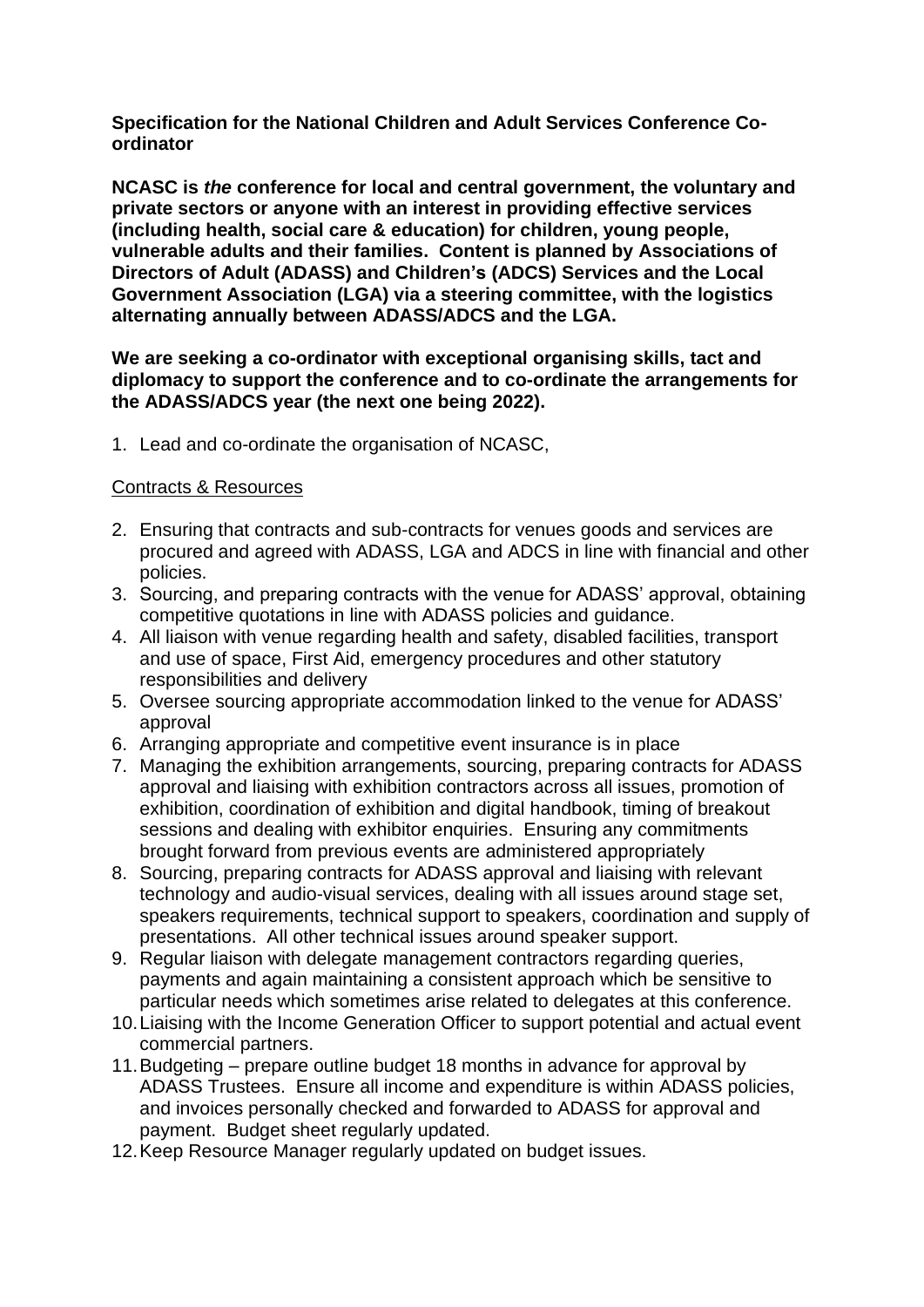- 13.Analysing delegate attendance data to support post event review and financial allocations.
- 14.Report to ADASS Trustees on budget outcome including full written report, thereafter discussion with ADCS regarding their profit share.

## Programme

- 15.Co-ordinate programme planning, looking at balance of programme, putting forward suggestions and options to ensure maximum coverage of a range of topics associated with this nationally recognised event. Constantly looking to ensure that balance between the topics and the three organisations' requirements is retained where possible.
- 16.Administer the workshop bidding or commissioning process and ensure that subsequent negotiation with bidders is undertaken by ADASS, LGA or ADCS as appropriate– both successful and unsuccessful – and communicate with bidders as requested by the three organisations. Maintain a consistent approach in terms of even handedness and sensitivity in terms of particular needs whilst trying to ensure that the sessions delivered are to the highest standard and consistent with the aims of the three Associations which make up the Conference Planning Committee.
- 17.Constant negotiation with all three partner organisations i.e. ADASS, ADCS and LGA.
- 18.Ensuring the website is regularly updated with programme updates and timely information regarding the event.
- 19.Prepare regular inserts for Associations' Bulletins to increase attendance.
- 20.Develop and deliver appropriate use of professional and personal contacts to publicise the event.
- 21.Dealing with political issues around the Conference and ensuring political balance.
- 22.Provide consistency (but flexibility where required) in terms of dealing with speaker requests including free speaker passes, additional requirements and number of speakers on stages.
- 23.Key Note Speakers approaching Key Note Speakers as agreed with ADASS, ADCS and LGA, liaising with them regarding their needs and any briefing forms or specific requirements.
- 24.Conference Handbook –coordinating all content for this publication and produce it at the very last minute in order that it contains the most up to date information with the use of addendums and updates avoided as far as possible.
- 25.Mini programme daily sheet to be produced for the Conference
- 26.Press liaising with Press leads and ensuring appropriate publicity and promotion of the Conference is provided.

## Delivery and Evaluation

- 27.Arranging conference welcome, registration and stewarding devising a rota based on resources available.
- 28.Feedback capture feedback both on site and afterwards which can influence future decision making. This includes number of people at sessions.
- 29.Co-ordinating meetings during Conference, facilitating arrangements for this both internally and externally.